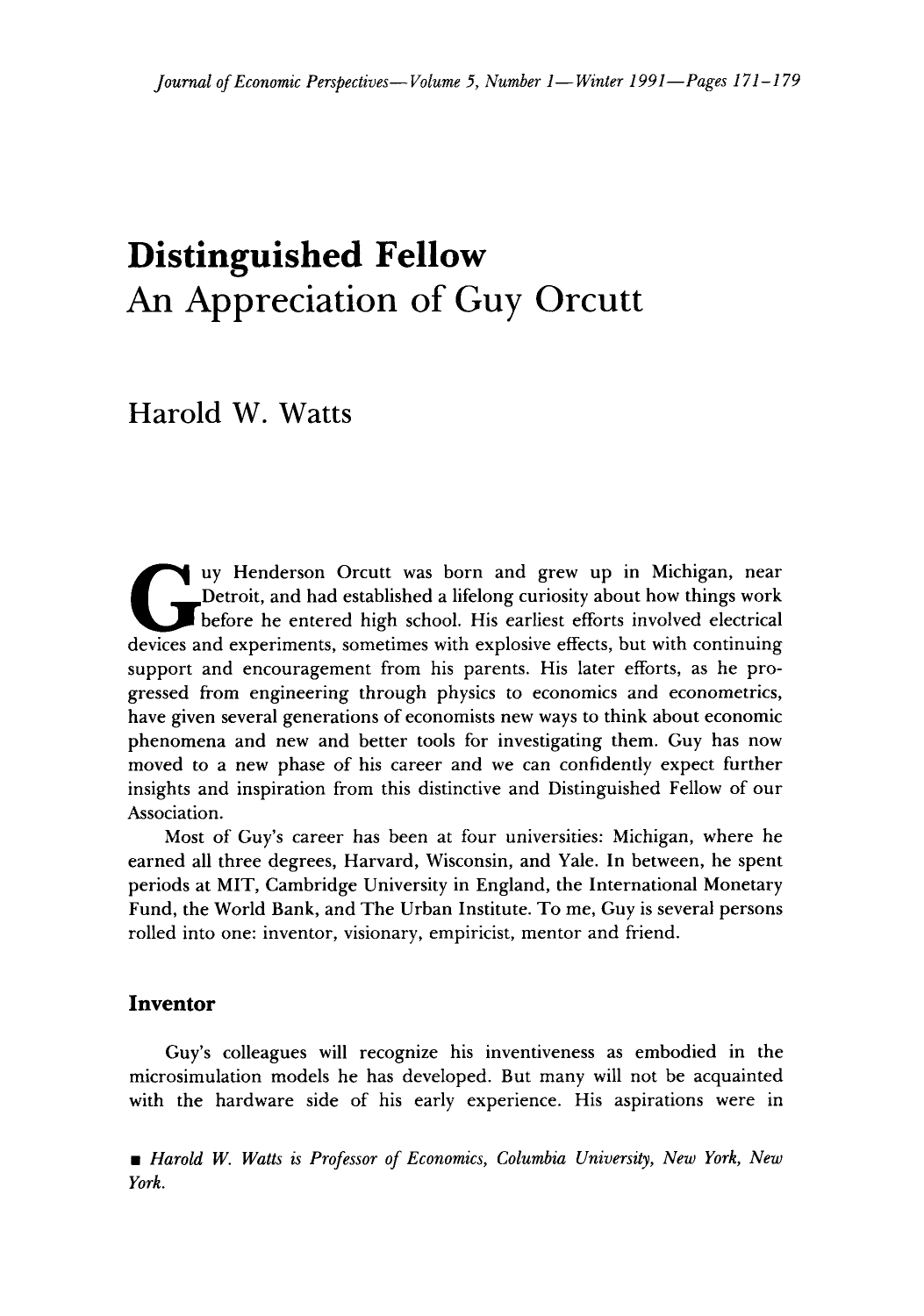engineering as he began undergraduate study in 1936, when he had already built several devices for carrying out electrical experiments at home. He had also developed a glass device for delivering precise amounts of a liquid from a bottle to make his life easier in a post-high school job in a testing laboratory.

As he became more exposed to laboratory science in college and in summer jobs, Guy shifted his focus toward physics, mathematics, and logic. This shift reflected a growing interest in basic research. Despite these changes he completed his undergraduate studies in three years with a B.S. in physics. He began graduate work in economics in 1939. The shift into economics was motivated by the nation's economic hardship at the time, as he observed it in Michigan and in a summer work camp in the West Virginia coal fields. By this time, with some influence from his wife-to-be Geil Duffendack, who shared his scientific interests and had a vigorous sense of social justice, he had infused his scientific curiosity with serious social purpose.

The shift to graduate economics with no previous economics education required some catch-up and Guy devoured five undergraduate economics courses in his first semester of graduate study. With Arthur Smithies as mentor, and James Duesenberry and Daniel Suits as roommates, he made rapid progress. During the second year of graduate study Guy designed and built two "analogue electrical-mechanical" devices that could produce, given values for parameters and initial conditions, solutions to complex duopoly and spatial location problems. This was his first, and probably one of *the* first, uses of simulation methods and electrical machinery to generate specific solutions of economic models.

Turning to his dissertation research, after building (hands on) low-cost housing to accommodate himself and his bride, Guy became convinced of the urgent need for a stronger empirical basis for economic models. His 1944 doctoral dissertation, "Statistical Methods and Tools for Finding Natural Laws in the Field of Economics," was devoted to ways of discovering and testing relationships that might provide a credible basis for broader theoretical structures and deductions. The first part of that dissertation considered the complementarity of deduction and induction in economic science, problems in making inference from nonexperimental data, and tests of significance or serially correlated time series (which would be elaborated later). The second part contained the design of a new machine called a regression analyzer capable of computing the correlations and regression coefficients among several variables.

A prototype of the regression analyzer was finally constructed after Guy had accepted an appointment at MIT in 1944. That machine could handle up to three time series with up to 30 observations in each. Data were entered by punchcard and could be displayed in series or scatter diagram form on a cathode ray tube. The machine was sufficiently portable to be taken to Cleveland and demonstrated at the annual economics meeting in 1945. The device, as well as Guy's interest in autocorrelated time series, attracted the attention of Richard Stone, who invited him to visit Cambridge University, where a new Department of Applied Economics was just getting under way.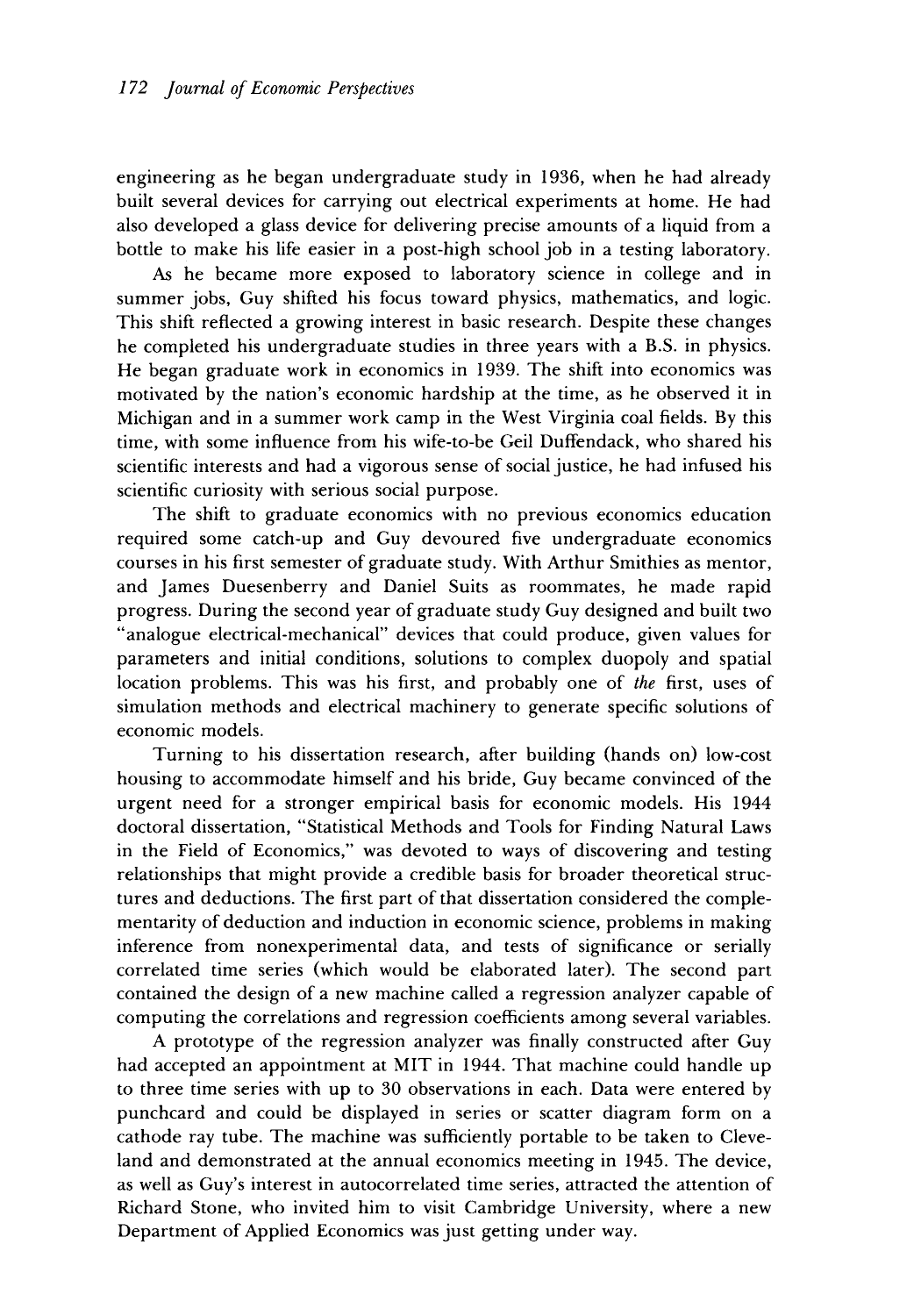

**Guy Henderson Orcutt**

The analyzer accompanied the young Orcutt family to England where, under the sponsorship of Stone, it was modified and became the subject, with photographs and circuit diagrams, of Guy's first scholarly publication (Orcutt, 1948). It was also used extensively in the Monte Carlo studies reported in Orcutt and James (1948). That work led in turn to the papers with Donald Cochrane (Cochrane and Orcutt, 1949; Orcutt and Cochrane, 1949) and the Cochrane-Orcutt estimation procedure for dealing with autocorrelated errors that is now, and will forever be, a part of every working econometrician's vocabulary.

But Guy's most important and influential invention lies in the conceptualization and implementation of microsimulation models in large-scale digital computers. He became convinced around 1950 that data aggregated to the national accounts level simply could not provide sufficient information for discovering the elusive secrets of the economy with enough reliability to be useful for policy guidance. Guy believed that a solid understanding of the behavior of microeconomic units—people, households, firms, school districts, and so on—had to be the foundation on which better models could be built. But more than a foundation was needed. In particular, consequences of policies toward individuals and firms may depend on how the impact of those policies is distributed among non-homogeneous groups. Aggregative time series typically do not capture these crucial distinctions. Even if robust behavioral relationships could be established at the microunit level, there remained the problem of aggregating those relationships and finding dynamic solutions that could lead to understanding the macroeconomic consequences of policies or other exogenous influences. The dynamic microsimulation model was Guy's answer to that problem.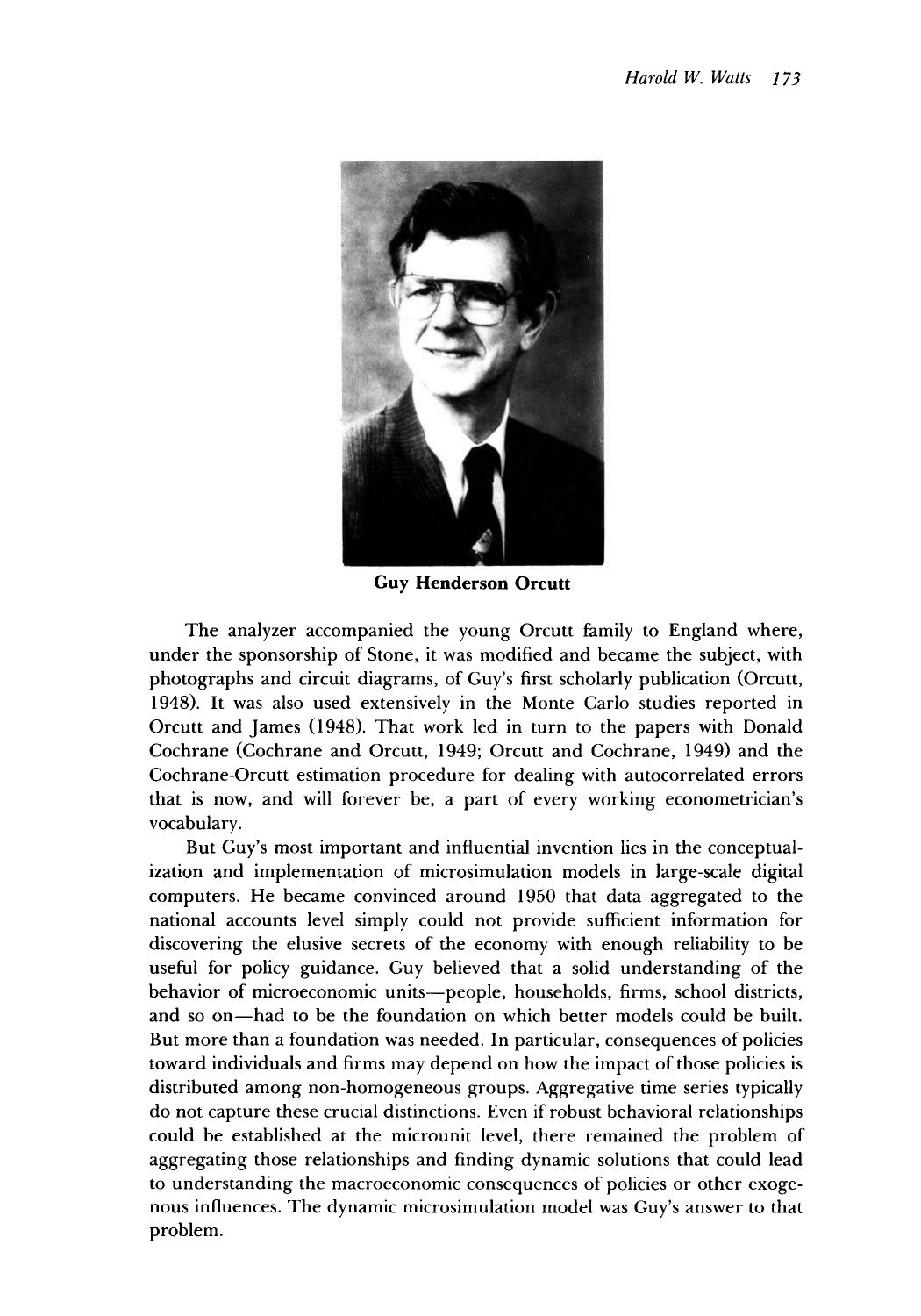The system Guy envisioned represented a convergence of ideas he had nurtured for some time with developments in data collection and computing that were emerging in the mid-1950s. The first was Monte Carlo simulation, which Guy had already used to explore the consequences of autocorrelation on regression estimates, but in the context of electrical analogue models rather than mathematical models to be simulated in a high speed digital computer. The second was his neoclassical economics training, which had inculcated an appreciation of market mechanisms for representing the interactions of many economic actors. The third, attributable to his early study of physics, was that the world is essentially recursive: response follows stimulus, however short the lag. Using recursive behavior as a starting point made possible the modeling and estimation of a system without the complication of simultaneity that is inescapable when working with annual series of highly aggregated economic data.

These ideas combined with two further developments that shaped Guy's research agenda (and that of many others) for many years. First, electronic digital computers had begun to reduce the cost of manipulating and analyzing large data files, and were becoming increasingly accessible to university researchers. Second, large data files containing data on households were being collected by the Survey Research Center at the University of Michigan, and these were also available to researchers. These developments enabled Guy to envision the possibility of using large samples of microunits to estimate behavioral relations and the use of the same or similar samples to represent entire populations in simulations—both aspects making heavy use of the new computing machinery. Estimated recursive behavioral equations would be used to simulate the period-by-period evolution of individual microunits and the resulting outcomes would be aggregated and interacted in simulated markets with the outcomes of other units, whether units of the same type (say other households) or other types (say other firms). Prices and other signals generated in the market process would then be fed back for their possible influence on the next round of simulation.

This structure was first described in Orcutt (1957) and a first implementation was begun around that time. The effort involved three doctoral students—Martin Greenberger, John Korbel, and Alice Rivlin—and several programmers including an undergraduate named Steven Goldfeld. This initial model was programmed before the appearance of FORTRAN. In each simulation run, it simulated the month-by-month progress of a sample of 10,358 persons through a ten-year period. The main focus of this model was on demographic processes (birth, death, marriage, divorce, and aging), labor supply, and education demand. The first results of microanalytic modeling are available in Orcutt et al. (1961).

As this basic idea has been elaborated over the years, Guy's inventiveness has found steady employment. He pioneered the use of models to analyze distributional impacts of policies. Those models have been refined by re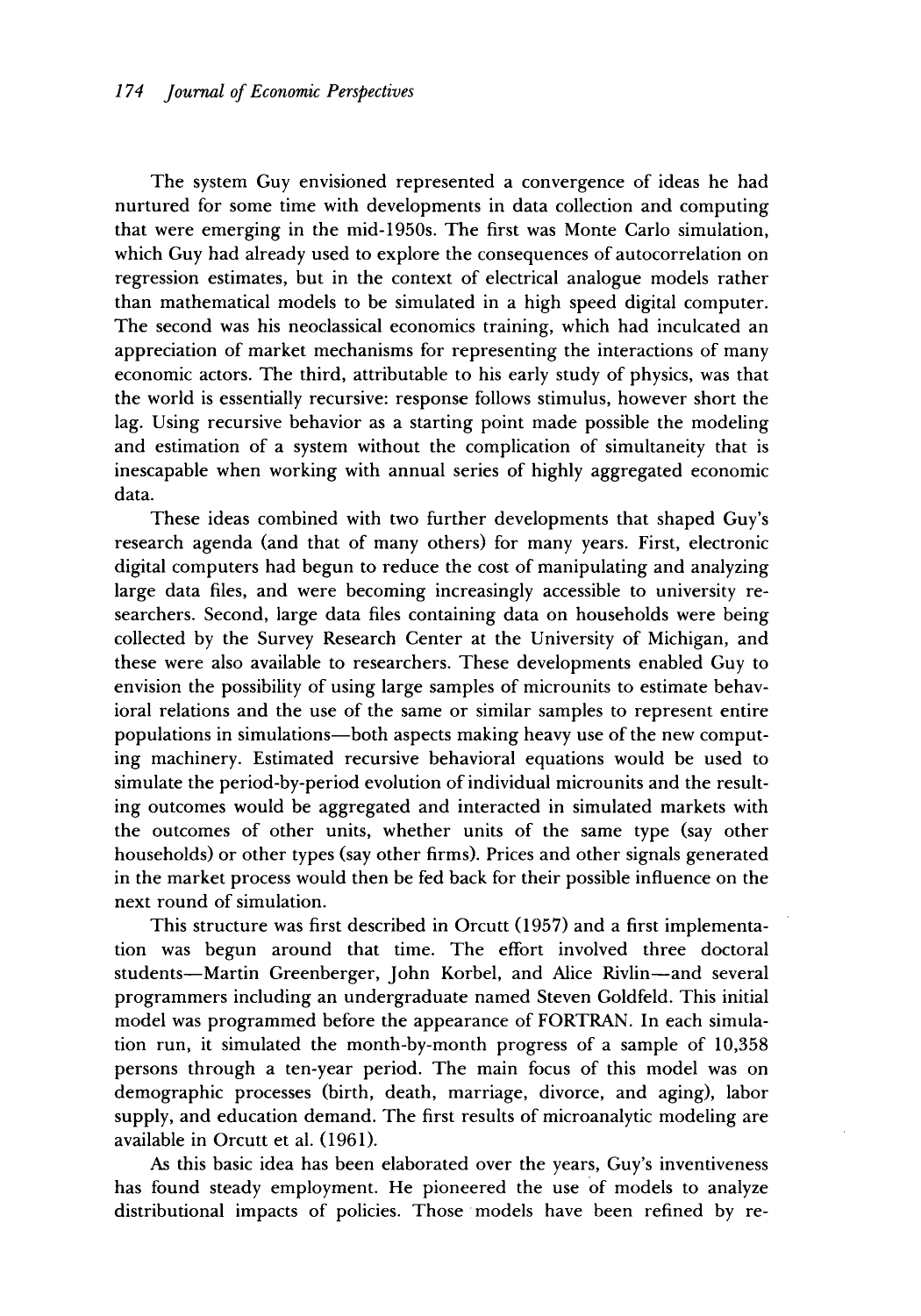searchers in and out of government and are in steady use by policy analysts today. For Guy's part, the scientific curiosity which begets his inventiveness still runs strong as he continues to seek better ways of getting answers to questions about economic and social systems.

# **Visionary**

As he was working through the first implementation of microanalytic simulation in the late 1950s, Guy realized that his vision could only come to full fruition within a research institute (perhaps more than one) dedicated primarily to building and perfecting microanalytic simulation models. Such an institute could bring together the computer hardware and software, the statistical and economic expertise, and the massive data sets that were becoming available. In such a context, and with adequate support assured for enough time to do a very large job, Guy was convinced that he could develop an empirically based micromodel, with both consumption and production sectors and with features that enabled analysts to simulate the consequences of a wide range of economic policies. Such a model would directly compute the macroeconomic implications of microeconomic behavioral relations.

During 1958 he had a chance to start building such an institute. He received an offer from the University of Wisconsin in Madison to join the Economics Department and was also offered both encouragement and seed money to develop the kind of institute needed to carry forward the development of microanalytic models. In the fall of 1959 the Social Systems Research Institute (SSRI) was launched. Over the next several years, it would substantially change the face and facilities of Wisconsin's social science departments. More than a dozen appointments were made in economics alone, a statistics department was established, and the computer center and computer science departments were strengthened. An eight-floor addition to the Social Science building was added in the early 1960s to accommodate the SSRI, three social science departments, and the Wisconsin Survey Research Laboratory.

Guy's vision was extraordinarily successful in building an institution. By 1965 the SSRI could claim a score of books, an equal number of doctoral dissertations, and more than 100 reprints written under its sponsorship. Six research centers organized the research, and centralized service facilities provided secretarial, library, programming and computer operation services. Such an extensive operation required substantial resources, however, and the vision did not suffice to provide adequate and secure forward funding. In addition, it proved difficult to unify and coordinate the efforts of a large number of independent teacher-scholars to the extent necessary for developing an operational microanalytic model of the U.S. economy. Seeing the achievement of that vision as beyond his reach at Wisconsin, Guy left after seven extremely active and influential years.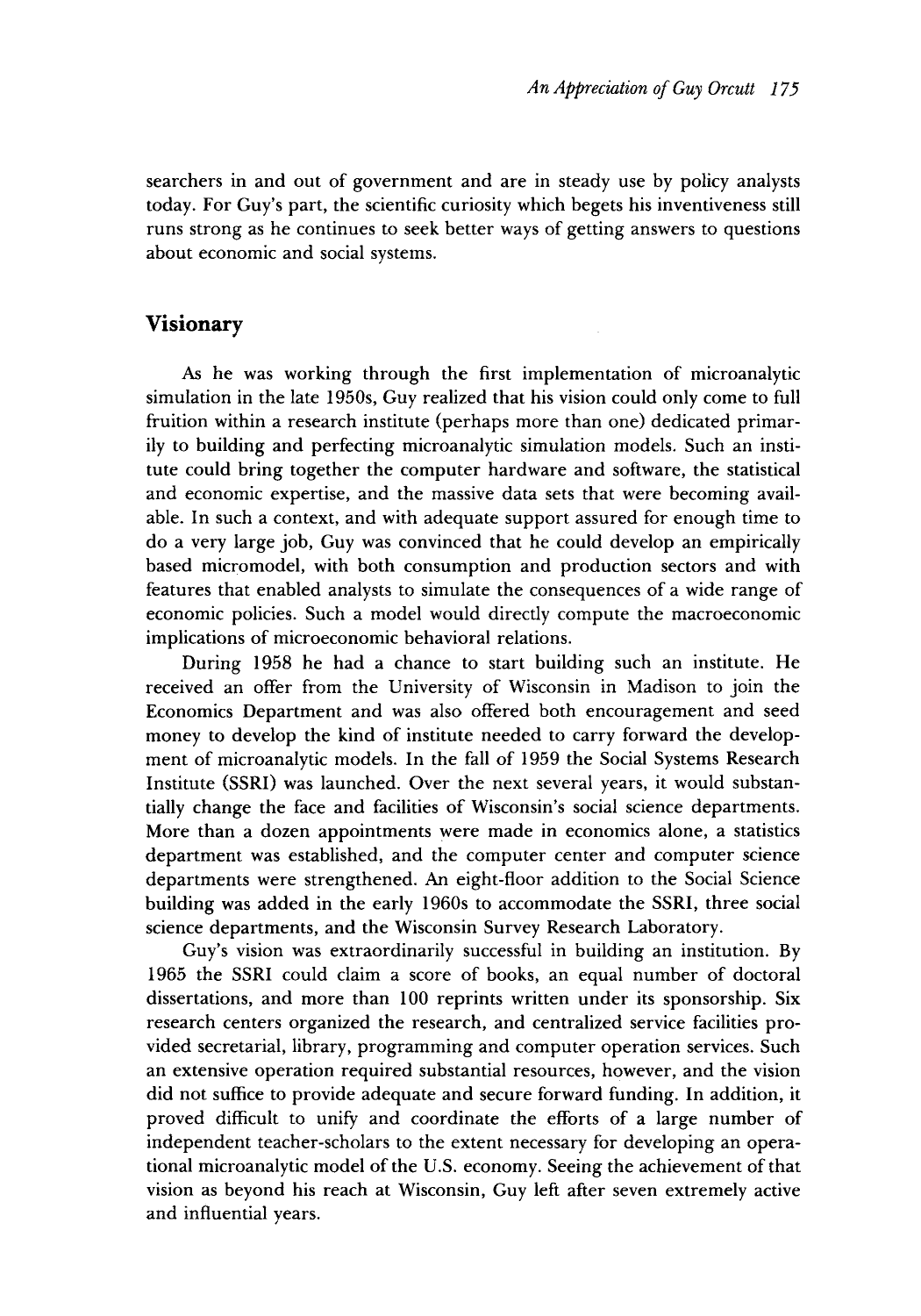Following a year at Harvard and another at the World Bank, Guy joined the Urban Institute and started a new effort to realize his vision. This time he was more successful. DYNASIM, the Urban Institute Dynamic Simulation of Income Model, resulted. This is a fully operational microanalytic model for the U.S. household sector. A highly flexible computer simulation system, MASH, was developed by George Sadowsky to operate DYNASIM. DYNASIM's demographic operators simulate birth, death, immigration, family formation and dissolution, education and geographic mobility. On the income side, simulation processes generate labor force, wage rates, earnings, unemployment, disability, transfer income, property income, taxes, saving and wealth. This model, along with selected applications, is described in Orcutt et al. (1976).

In 1970, after a year as visiting professor, Guy was appointed A. Whitney Griswold Professor of Urban Studies at Yale University. The return to academia brought Guy once again into contact with doctoral and post-doctoral students and a new group of collaborators. Work on DYNASIM continued both at the Urban Institute, with the help of Harold Guthrie as project coordinator, and at Yale. Guy was concerned that the costs of operating a large model such as DYNASIM would severely impede development of such methods and models at universities. In working with several doctoral students at Yale, he developed a new simulation system, MASS, that succeeded in achieving a substantial saving in computer costs.

Both the vision and the applications of microeconomic modeling given to us by Guy have, without question, had lasting effects on the science and practice of economics. Haveman and Hollenbeck (1980) provide a selection of applications to policy problems. A report on an international conference on microsimulation models held in Sweden is provided in the volume edited by Bergmann, Eliasson and Orcutt (1980). A more recent volume, edited by Orcutt, Merz, and Quinke (1986), contains papers and discussion from a symposium on applications of microanalytic models to issues in social and financial policy in West Germany. While none of these efforts has realized the full range of Guy's vision, they amply demonstrate its vitality.

At the present time any federal policy initiative involving taxes or transfer payments that affect households will be simulated on one or more of the microanalytic models that are direct descendants of Guy's approach. The names of the various systems are acronyms that are well recognized by analysts and congressional staff: TRIM, MATH, KGB, TRIM2, and a relatively new one from Canada, SPSD/M, which can be implemented on a high speed personal computer. Simulations have become an obligatory part of any competent policy analysis during the development of such policies and form an important part of the supporting (and adversary) testimony in the legislative process. The main reasons are that simulations provide the capacity to measure the distributional impacts of alternative policies and afford more accurate estimates of the cost implications of programs as they interact with other programs and with work and other behavior of the affected persons.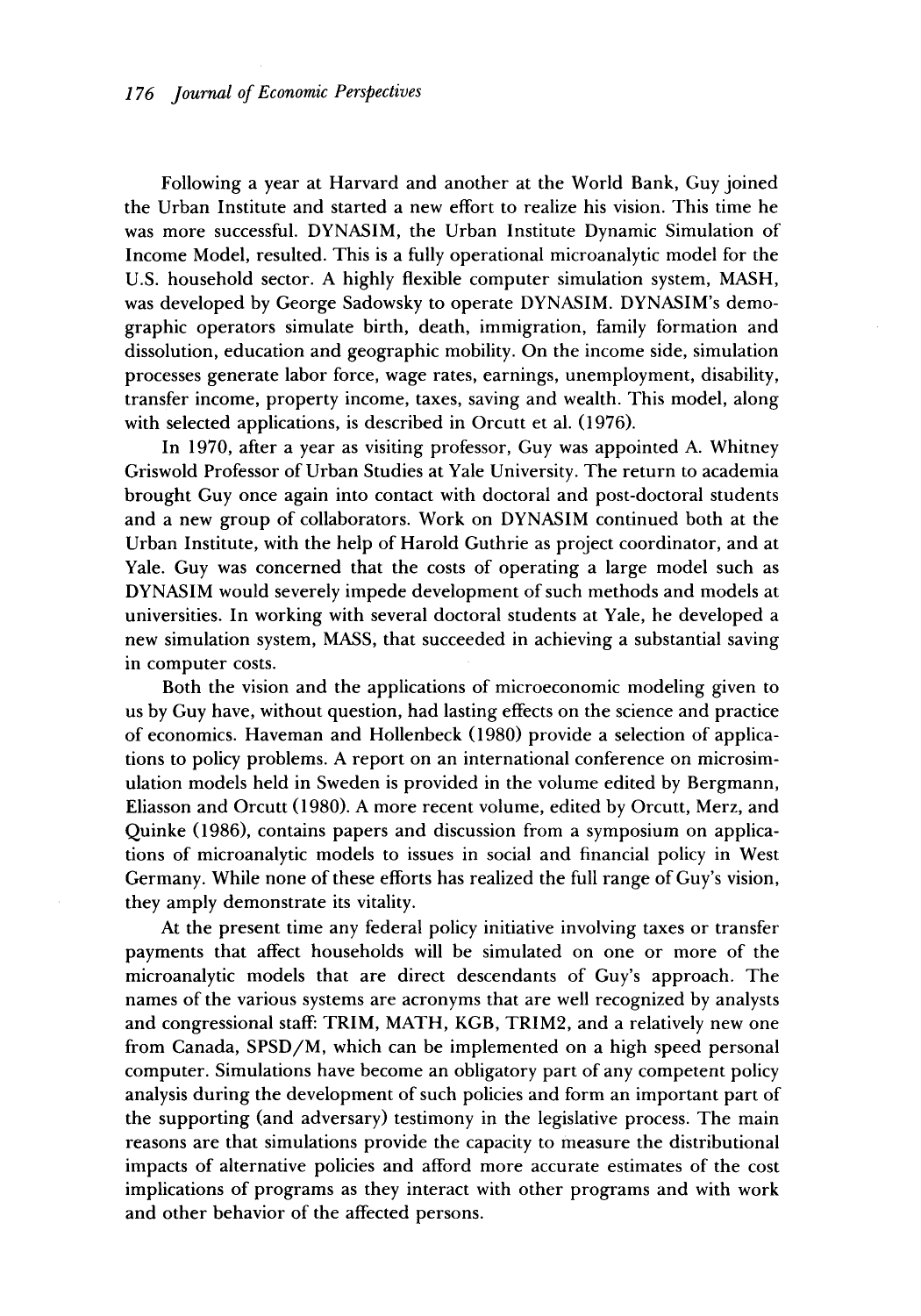# **Empiricist**

Coming into economics from physics with a strong sense of social purpose, Guy lost confidence at an early stage in the ability of deductive theory to provide even reasonably precise answers to pressing policy questions. His engineering background made it impossible for him to be satisfied with knowing only the direction of effect from some measured or measurable policy change. Moreover, the state of art at the time he was exploring the biases inherent in estimates from autocorrelated time series left even the empirical verification of direction of effect in some doubt. It is not hard to understand why much of Guy's attention has been directed toward improving methods of measurement.

After several years of work on improving tools for analyzing aggregative time series, as mentioned above, Guy came to believe that there was not enough information in the time series data to enable even the best methods to obtain reliable tests or estimates of models to be used for serious policy analysis. But the alternative—use of data on individual microunits, and if possible data from repeated measurements on the same microunits—required a major change in the collection and dissemination of economic data (Orcutt, 1968).

Over the past 40 years, governmental, university and private sources have provided increasing amounts of microdata, mainly because scholars like Guy have actively campaigned to improve the micro-database and have joined committees, boards, and commissions that have guided and developed standards for public-use data files. Because of his special and persistent concern for the improvement of microanalytic studies, Guy has been a steadfast and prominent supporter of all efforts to improve and broaden the micro-database.

During the late 1960s, interest developed in experimental studies to determine the effect of policies on individual behavior—specifically on the effect of negative tax subsidies on labor supply. This issue was important at that time because of welfare reform and income maintenance initiatives that were part of the War on Poverty. Again, and surely in part as a continuation of his early interest in experiments, Guy was highly supportive of the effort and contributed substantially to the concurrent discussion of design issues (Orcutt and Orcutt, 1968).

However, recognizing that deliberate and fully controlled experiments are expensive in both resources and in the time it takes between initial design and mature interpretation, Guy has more recently begun to focus his empirical energies on the potential of "natural experiments." These are the opportunities to analyze cross-national or other semi-aggregated jurisdictional data which possess substantial amounts of measured variation in policy treatment, along with microdata that can be matched to it in terms of time and place. This spontaneous variation can then be used to explore a wide range of possible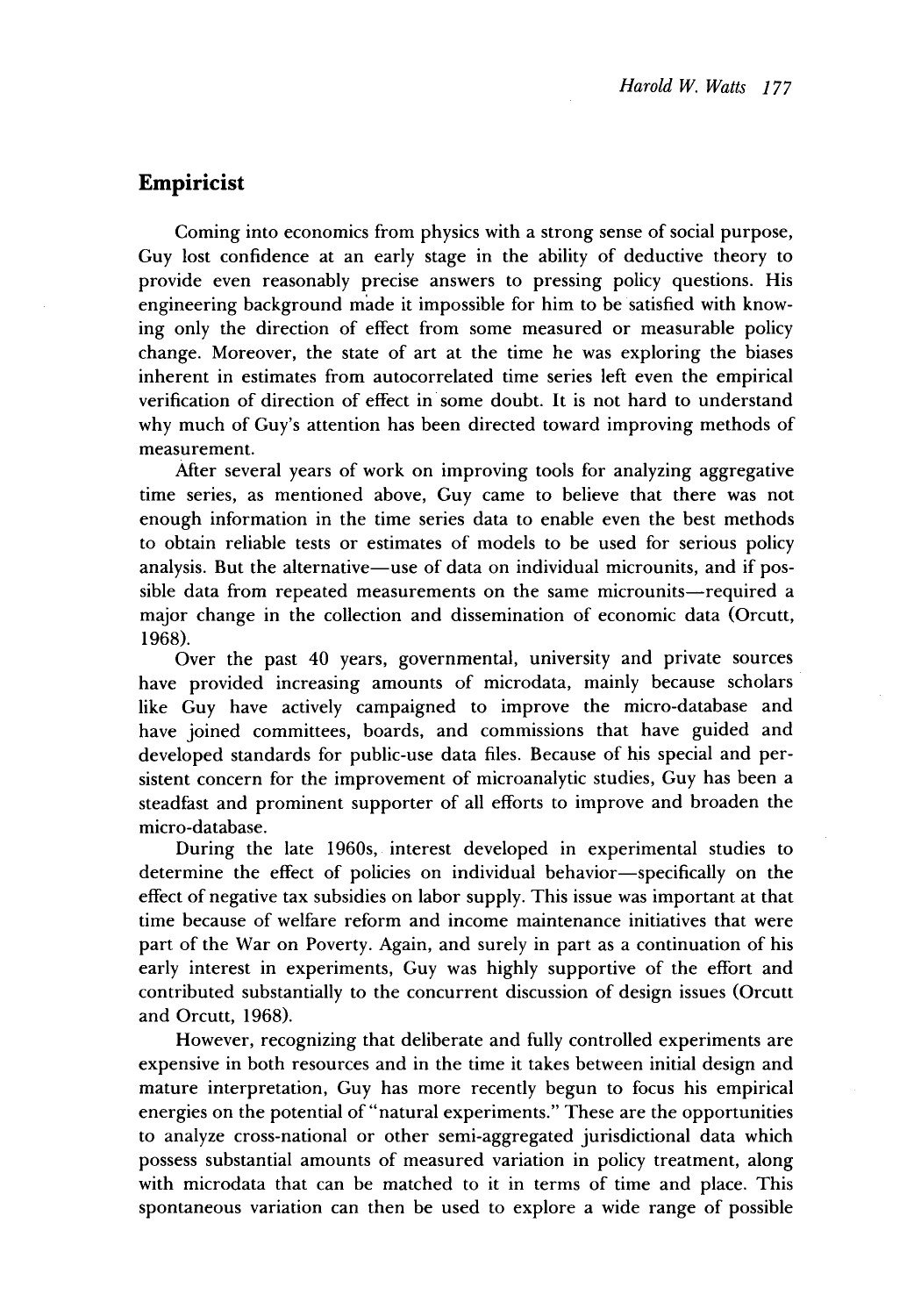responses depending on the richness of the database—an approach described in Orcutt (1984) and exemplified in Orcutt *et al.* (1977) and Mendelsohn and Orcutt (1979).

## **Mentor and Friend**

A sure measure of a scientist's contribution to his discipline is the number and vitality of his students and collaborators, and here is another large deposit of Guy's influence. If it were possible for a mentor to receive a new payment every time his or her generously transmitted wisdom is tapped, the way a television actor receives residuals every time an old film is reshown, Guy would be wealthy indeed. One of Guy's favorite activities is the guidance and nurture of young scholars. At each stage in his career he has successfully attracted able doctoral and post-doctoral scholars, worked closely with them in joint undertakings, and generously shared the credit for the results. The beneficiaries of these attentions have not become disciples who try to evangelize around narrow and dated versions of Guy's methodological vision. Rather, they have gained a broader appreciation of the importance of empirical discovery and verification and been inspired by exposure to an original and creatively skeptical intelligence.

An article introducing the basic ideas of microsimulation in the Winter 1990 issue of this journal by Barbara Bergmann, who was one of Guy's earliest students, testifies to the continuing vitality of the inspiration she received. Other examples of his influence on students will be found in a special "Orcutt Festschrift" issue of the *Journal of Economic Behavior and Organization* (Vol. 14:1, September 1990).

Those of us who can claim Guy as a mentor also value his friendship. We know the always youthful smile and gentle good humor that are a dependable part of any encounter, social or professional. We know the hospitality and warmth of his home which we have shared—some of us many times. It is an always renewable pleasure to be with Guy, to share his latest interests and triumphs and, with his wife Geil, catch up on the family which is a continuing source of pride and fulfillment.

But even those economists and social scientists who have not had the privilege of close association with Guy have benefitted from his contributions to statistical methods, simulation modelling, and microdata dissemination. We can all take pride in recognizing our debt to this unique and inspiring scholar.

• *I have drawn upon, and am very grateful for, Guy Orcutt's own autobiographical reflections prepared at the time of his retirement and published in the* Journal of Economic Behavior and Organization, *September 1990, 14, pp. 5–27.*

*I am also grateful for helpful comments received from Glen Cain, Alice Rivlin and the editors of this journal.*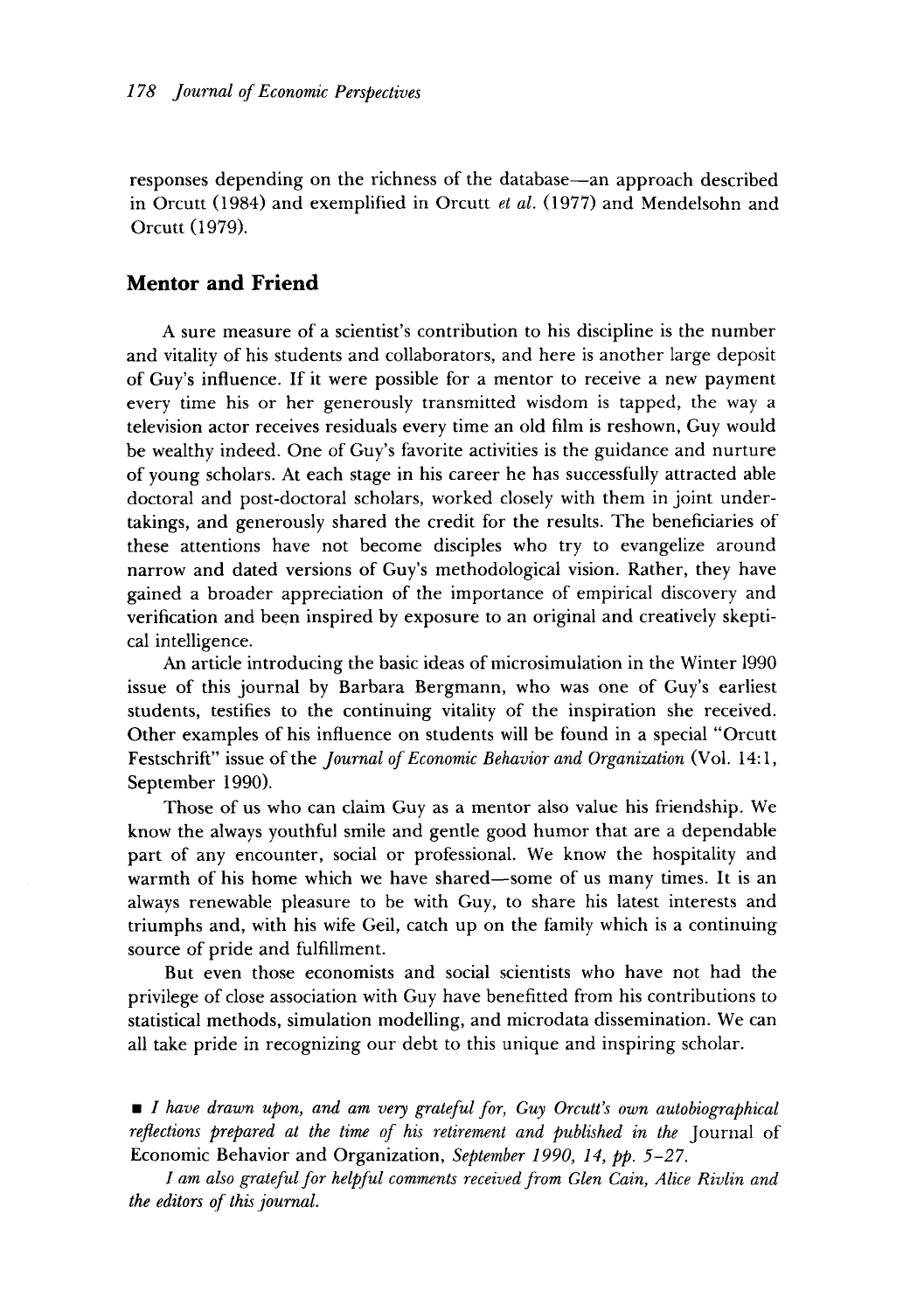#### **References**

**Bergmann, Barbara, Gunnar Eliasson, and Guy H. Orcutt, eds.,** *Micro Simulation Models, Methods, and Applications,* The Industrial Institute for Economic and Social Research, Stockholm: Almquist and Wicksell International, 1980.

**Cochrane, Donald, and Guy H. Orcutt,** "Application of Least Squares Regression to Relationships Containing Autocorrelated Error Terms," *Journal of the American Statistical Association,* March 1949, 32–61.

**Haveman, Robert, and Kevin Hollenbeck, eds.,** *Microeconomic Simulation Models for Public Policy Analysis,* Vols. 1 & 2. New York: Academic Press, 1980.

**[M](http://pubs.aeaweb.org/action/showLinks?crossref=10.1016%2F0095-0696%2879%2990022-6)endelsohn, Robert, and Guy H. Orcutt,** "An Empirical Analysis of Air Pollution Dose-Response Curves," *Journal of Environmental Economics and Management,* June 1979, *6,* 85–106.

**Orcutt, Guy H.,** "Statistical Methods and Tools for Finding Natural Laws in the Field of Economics," Doctoral Dissertation, University of Michigan, 1944.

**[O](http://pubs.aeaweb.org/action/showLinks?crossref=10.2307%2F2980725)rcutt, Guy H.,** "A New Regression Analyser," *Journal of the Royal Statistical Society,* Series A, 1948, *111,* Part 1, 54–70.

**[O](http://pubs.aeaweb.org/action/showLinks?crossref=10.2307%2F1928528)rcutt, Guy H.,** "A New Type of Socio-Economic System," *Review of Economics and Statistics,* May 1957, *39,* 116–123.

**Orcutt, Guy H., "Research Strategy in** Modeling Economic Systems." In Watts, Donald G., ed., *Future of Statistics.* New York: Academic Press, 1968, pp. 71–95.

**Orcutt, Guy H.,** "Use of Natural Experiments in Microanalytic Modeling." In *Jahrbuch, 1983/84,* Wissenschaftskolleg zu Berlin. Berlin: Seidler Verlag, 1984.

**[O](http://pubs.aeaweb.org/action/showLinks?crossref=10.1080%2F01621459.1949.10483312)rcutt, Guy H., and Donald Cochrane,** "A Sampling Study of the Merits of Autoregressive and Reduced Form Transformations in Regression Analysis," *Journal of the American Statistical Association,* September 1949, *44,* 356–372.

**Orcutt, Guy H., and S. F. James,** "Testing the Significance of Correlation Between Time Series," *Biometrica,* parts III and IV, December 1948, *35,* 397–413.

**Orcutt, Guy H., and Alice Orcutt,** "Incentive and Disincentive Experimentation for Income Maintenance Purposes," *American Economic Review,* September 1968, *58,* 754–772.

**Orcutt, Guy H., J. Merz, and H. Quinke, eds.,** *Microanalytic Simulation Models to Support Social and Economic Policy.* Amsterdam: Elsevier Science Publishers, 1986.

**Orcutt, Guy H., et al.,** *Microanalysis of Socioeconomic Systems: A Simulation Study.* New York: Harpers, 1961.

**Orcutt, Guy H., et al.,** *Policy Exploration Through Microanalytic Simulation.* Washington D.C.: The Urban Institute, 1976.

**Orcutt, Guy H., et al.,** "Does Your Probability of Death Depend on Your Environment? A Microanalytic Study," *American Economic Review,* February 1977, *67,* 260–264.